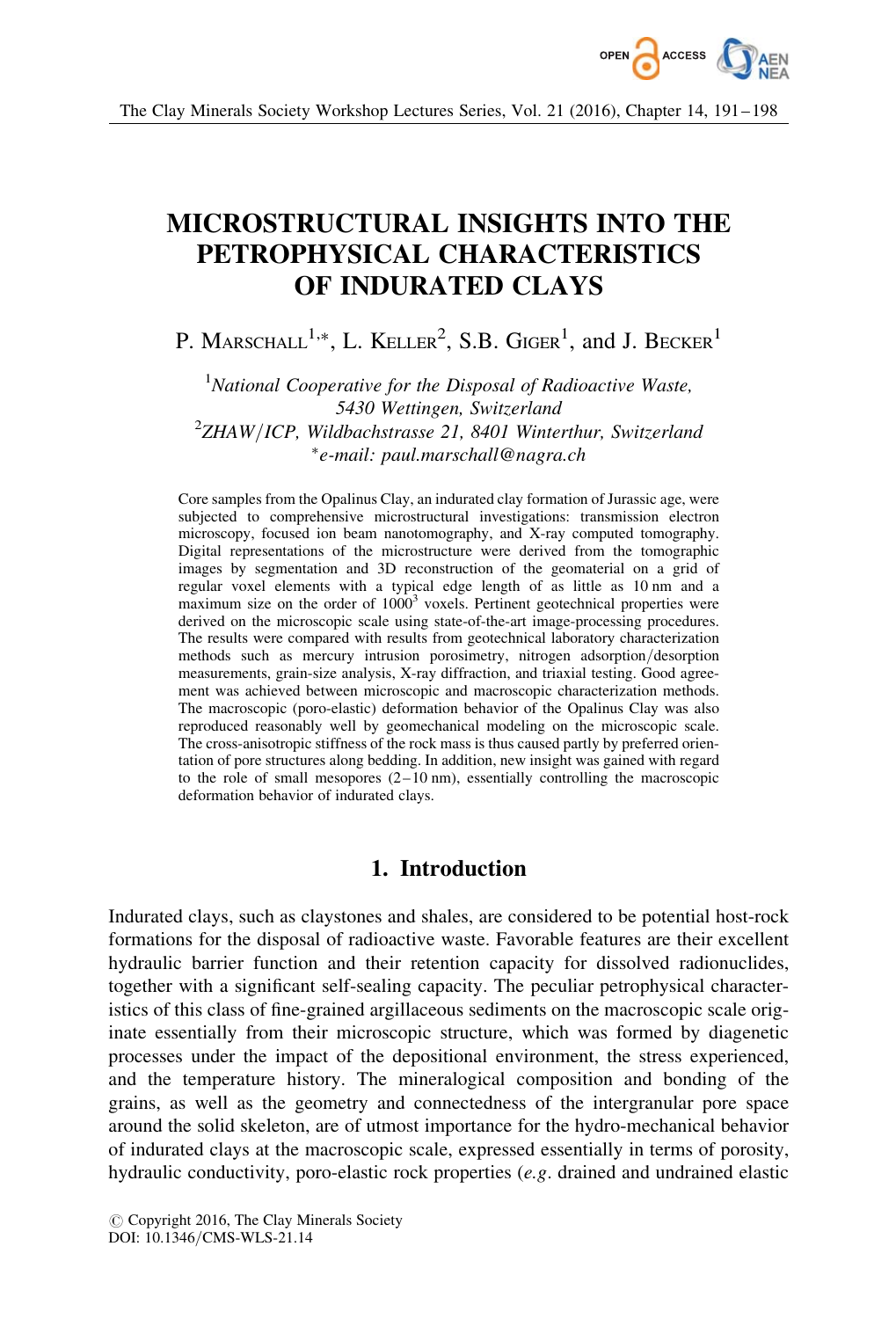moduli, Biot- and Skempton-coefficient), and rock strength (drained and undrained strength parameters). The present study is dedicated to the derivation of scaling procedures, allowing for the inference of macroscopic poro-mechanical properties from a detailed knowledge of microstructural characteristics of clay-rich geomaterials.

## 2. Geotechnical characteristics of the Opalinus Clay

Opalinus Clay in the Molasse Basin and in the Jura Fold and Thrust Belt of northern Switzerland has been proposed as a candidate host rock for a radioactive waste repository in Switzerland. It is a moderately to heavily over-consolidated claystone (1.5  $\leq$  OCR  $\leq$  5) (OCR – overconsolidation ratio, i.e. maximum burial depth/recent burial depth) with a clay-mineral content of between 40 and 75%, a quartz content of between 10 and 30%, and a carbonate content of between 5 and 35% (Figure 1a). The porosity displays moderate depth dependence with typical values of  $8-16\%$  (corresponding to an overburden of several hundred meters). Hydraulic conductivity derived from laboratory and in situ testing exhibits typical values of between  $10^{-12}$  and  $10^{-14}$  m/s and conforms well to empirical permeability correlations, drawing on measurements of porosity and claymineral content (Yang and Aplin, 2010). Based on grain-size distribution, the Opalinus Clay is classified as a clayey (and sandy) siltstone (Figure 1b). The consistency behavior (Atterberg limits) provides additional insight into the intrinsic geomechanical properties of the (destructured) geomaterial, representing a qualitative indicator for the friction angle. As shown in Figure 1c, the plasticity index plots broadly along the A-line of the plasticity chart, which separates clayey from silty soils. The values reported for liquid limit,  $w_L$ , and plasticity index, PI, range from  $\sim$  30 to 50% and  $\sim$  10 to 25%, respectively. Drawing on empirical correlations by Terzaghi et al. (1996) and Stark and Eid (1994), the friction angle of the Opalinus Clay can be bracketed in the range between 20 and  $35^{\circ}$ , which is in good agreement with findings from geomechanical testing.

In terms of mechanical behavior, the Opalinus Clay displays features characteristic of both a (stiff) soil and a (weak) rock. One-dimensional (oedometric) consolidation testing shows a significant volume reduction in the stress range above the preconsolidation stress (20–25 MPa for core samples in northern Switzerland). Results of 'Unconfined Compressive Strength' tests suggest a weak to medium-strong rock with distinct anisotropy (loading parallel and normal to bedding:  $UCS_{p,n} = 12-40$  MPa; loading oblique to bedding:  $UCS_z = 5-20$  MPa, Figure 1d). Strain softening and development of discrete shear surfaces are typically observed in undrained triaxial testing. The (undrained) Young's moduli were found to be stress dependent and anisotropic for values measured parallel to and normal to bedding  $(E_p = 5-20 \text{ GPa}, E_n = 2-10 \text{ GPa}).$ 

## 3. Results and discussion

Microstructural investigations of Opalinus Clay samples from a deep geothermal well in northeastern Switzerland (located near the village of Schlattingen) and from the Mont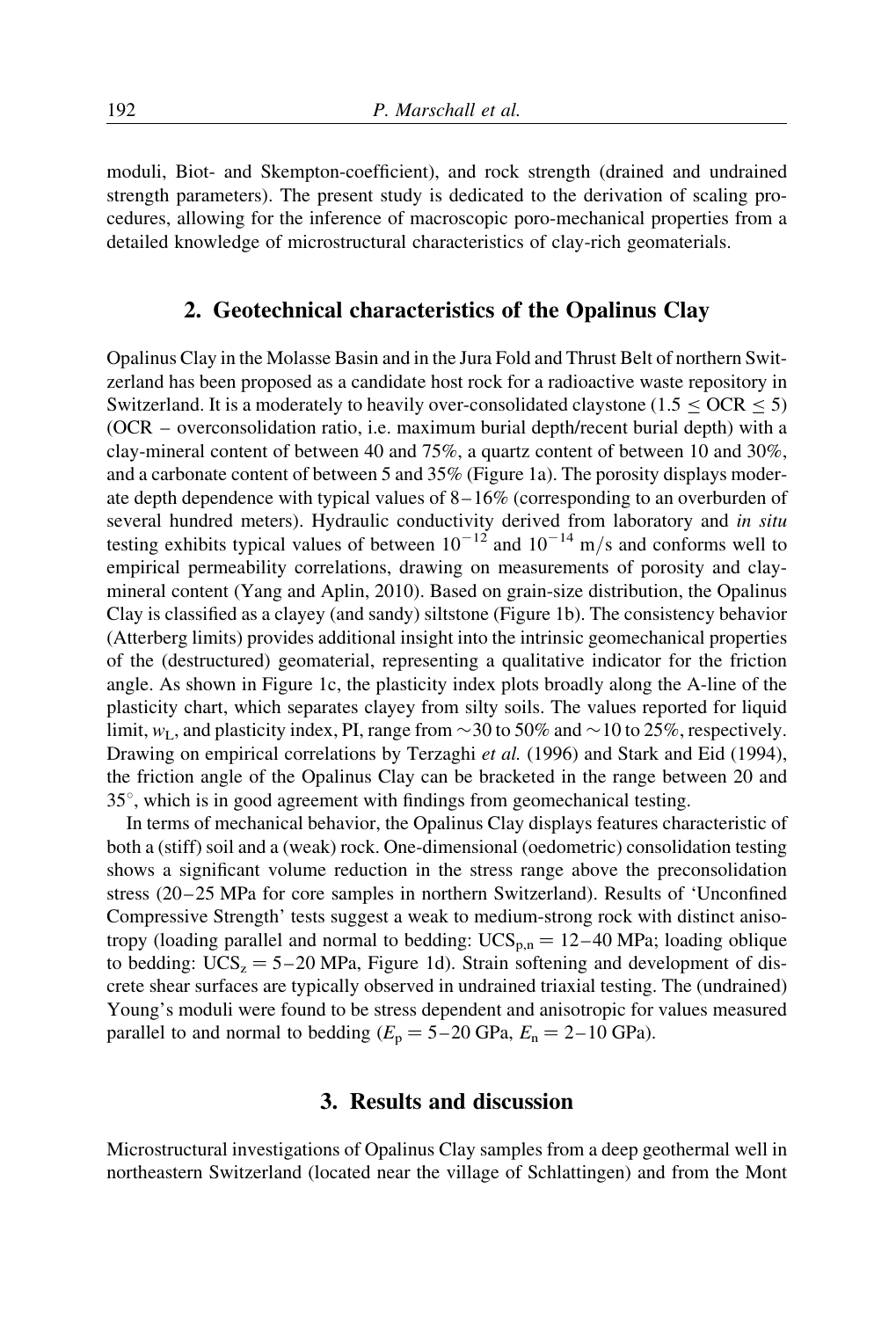

Figure 1. Classification of the Opalinus Clay in terms of mineralogy, grain size, and consistency: (a) ternary diagram of principal mineralogical components; (b) USCS classification of fine-grained sedimentary rocks; (c) plasticity chart (SN 670 004-2a); and (d) Unconfined Compressive Strength after Gens (2013).

193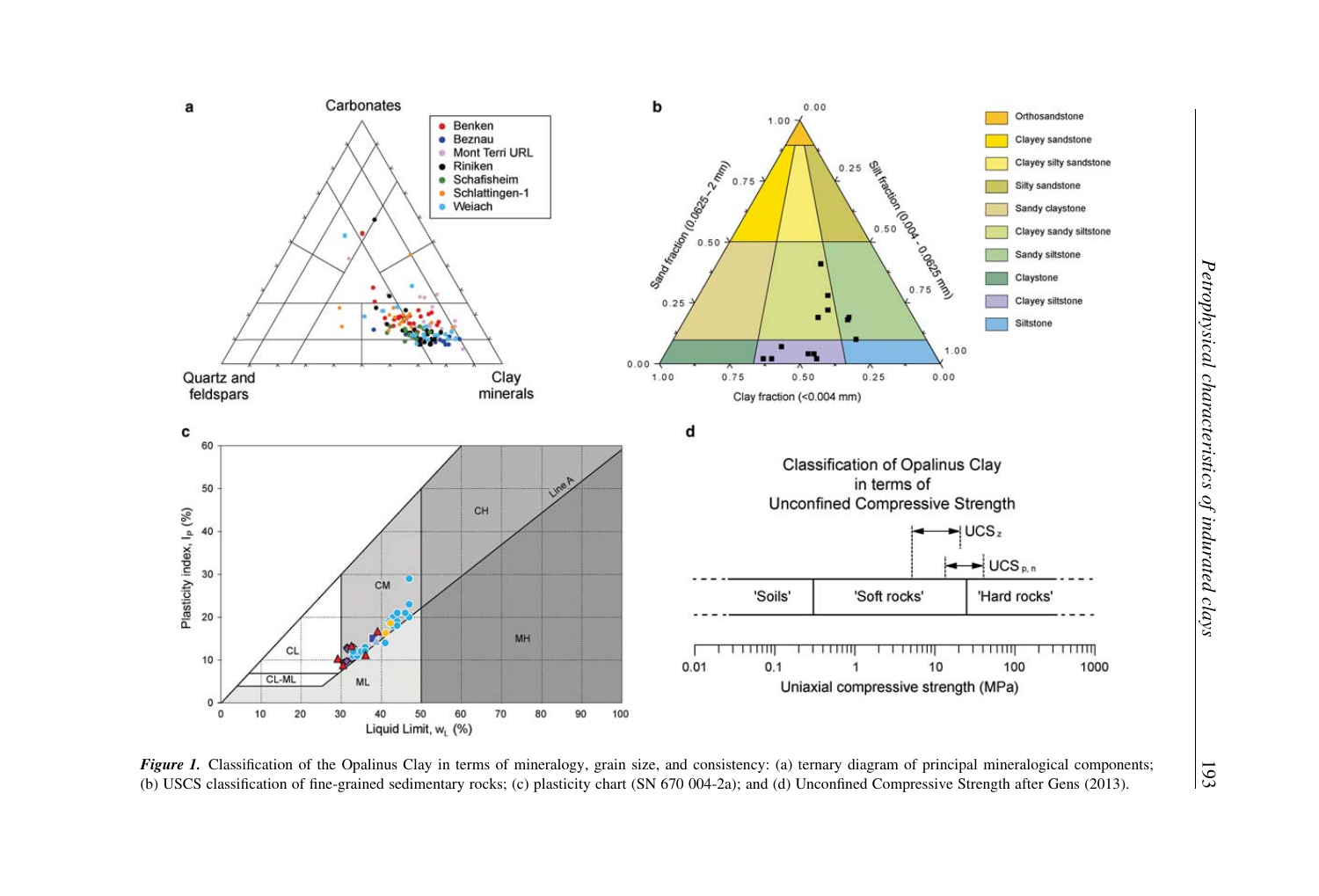Terri underground laboratory (located in the Jura Fold and Thrust Belt) were conducted by Keller et al. (2013a, 2013b). The investigations consisted of multi-scale characterization of the samples by X-ray computed tomography (XCT), focused ion beam nanotomography (FIB-nt), and scanning transmission electron microscopy (TEM), followed by segmentation and reconstruction of the rock fabric (Figure 2). The reconstructed digital representation of the microstructure with a maximum size on the order of  $1000<sup>3</sup>$  voxels was then subjected to quantitative data analyses and model simulations. The analyses included: estimations of the pore-size distribution, water-retention behavior, and grain-size distribution; the derivation of representative elementary volumes (REV) of porosity (Keller et al., 2013a), clay content (Keller, 2015), pore connectivity, capillary properties, permeability on the basis of numerical channel network simulations (Keller et al., 2013a), and impact of sand fraction on solute diffusion (Keller et al., 2015); and, finally, simulations of the undrained and drained poro-elastic properties.



Figure 2. Microstructural characterization of Opalinus Clay: (a) image of a core sample which contains carbonate/quartz-rich and clay-rich layers at various scales; (b) X-ray tomography data of a thin slab from the sample and 3D reconstruction of the mineral components (green – quartz; orange – carbonates); (c) FIB-nanotomography and visualization of connected/unconnected pore space (green – connected pore space; orange – unconnected pores); and (d) scanning transmission electron microscopy (TEM) and visualization of pore space.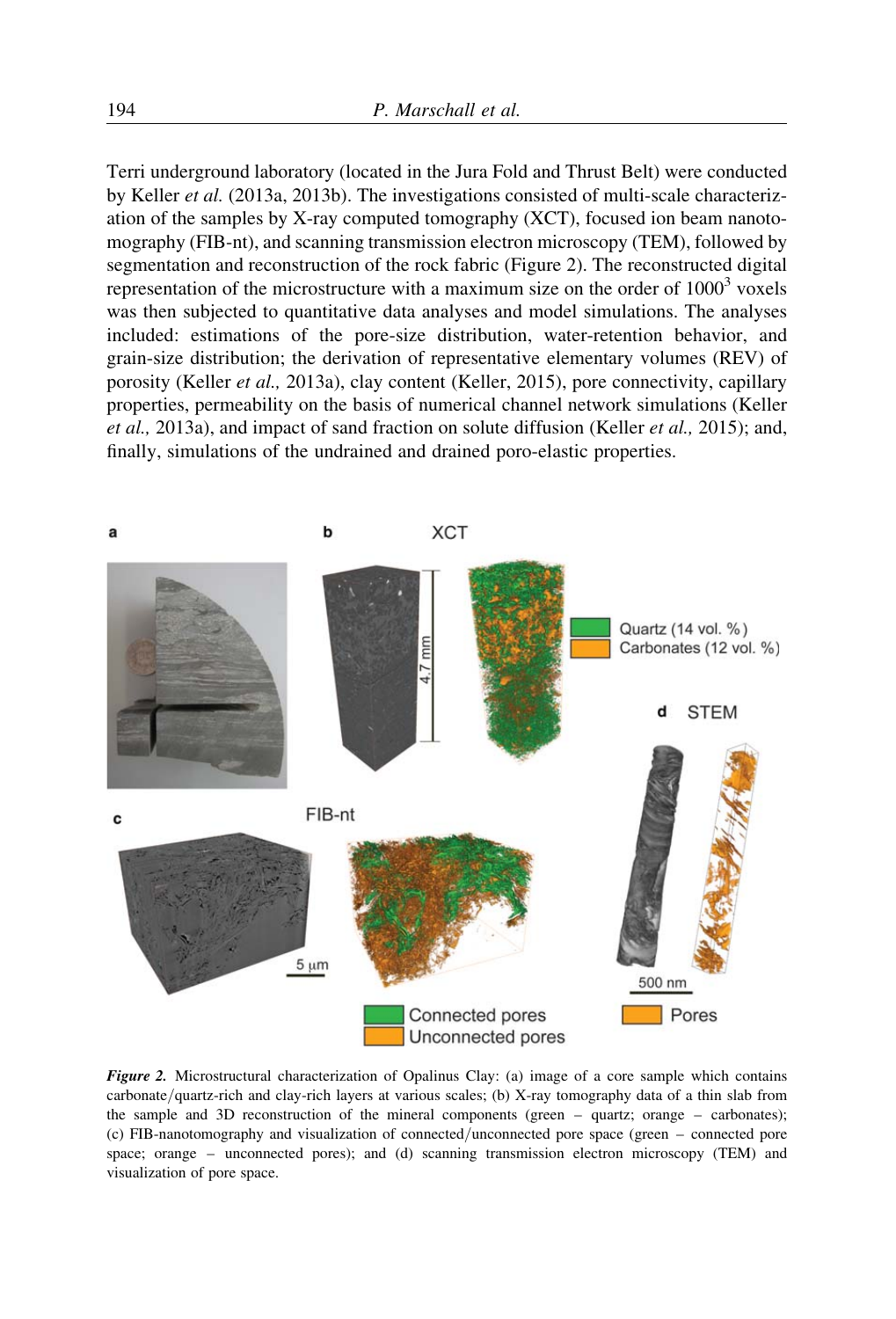#### 3.1. Porosity and pore-size distribution

Samples from different lithofacies of the Opalinus Clay formation (sandy, shaley, and carbonate-rich facies) were analyzed by FIB-nt and TEM. Statistical analyses of the segmented 3D reconstructions by simple box-counting approaches allowed for the derivation of equivalent pore-size distributions (Figure 3a). Thus, REV values of porosity and pore connectivity (representing an indicator of permeability) were derived, using the conceptual framework of the local porosity theory (Kanit *et al.*, 2003; see also Keller et al., 2013a). The results of this geometric analysis (drawing on image-processing procedures) were compared with classical geotechnical methods, such as mercury intrusion porosimetry, water-retention measurements, and nitrogen adsorption/ desorption measurements (BET – Brunauer et al., 1938). The different methods reveal, in a consistent manner, the distinct differences in the pore-size distribution of the three



Figure 3. Properties extracted from FIB-nt and XCT data: (a) calculated pore-size distributions (shaley, sandy, and carbonate-rich facies) and comparison with  $N_2$  adsorption data; (b) grain-size distributions of Opalinus Clay samples from Mont Terri (WS-H borehole), derived from XCT image analysis and grainsize analysis, respectively; (c) estimated REV for clay mineral content; and (d) ratio between bulk and solid Young's moduli parallel ( $E_{11}$  and  $E_{22}$ ) and normal ( $E_{33}$ ) to bedding derived using numerical simulations.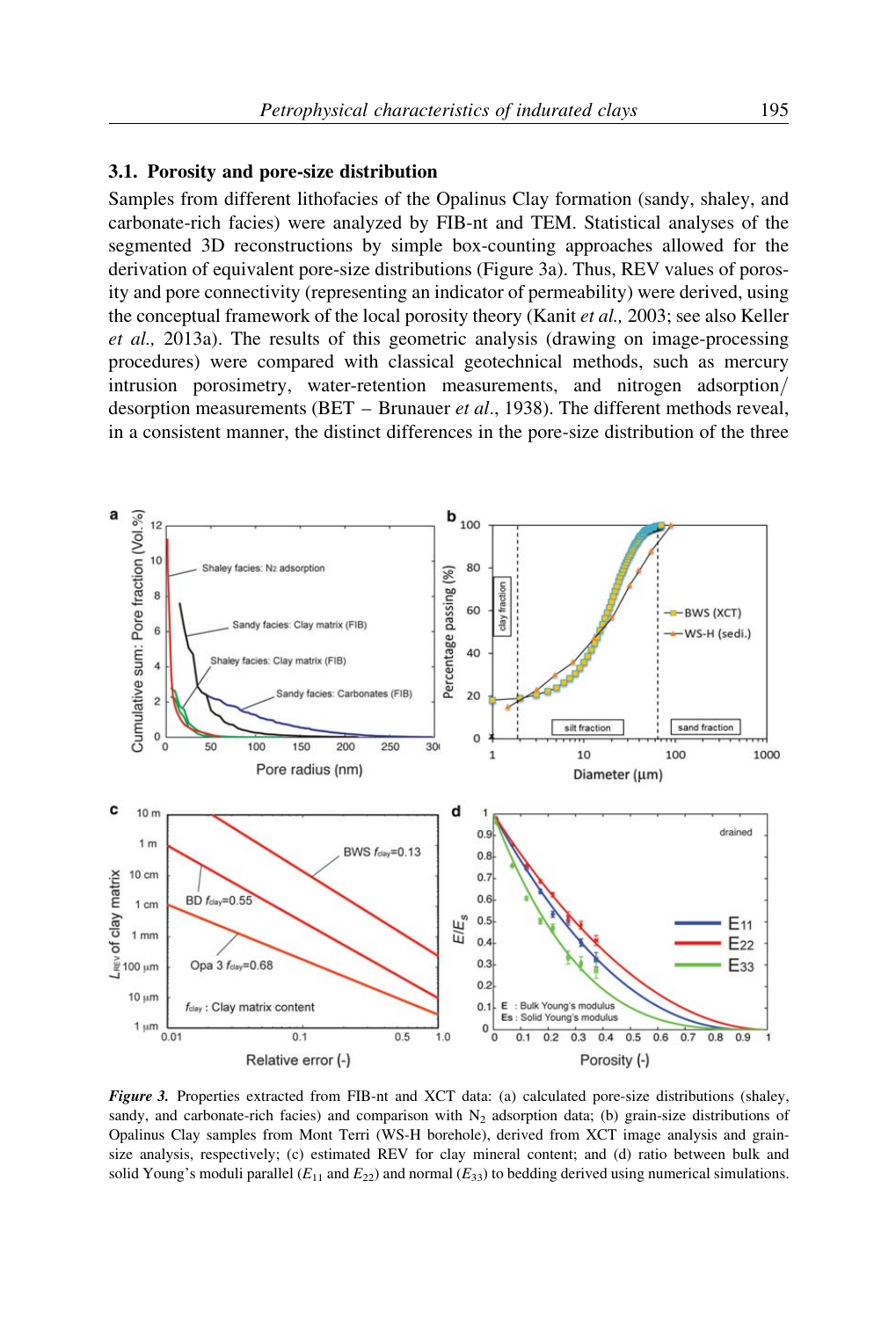facies. The shaley facies contains mainly micro- and small meso-pores  $(< 10 \text{ nm};$ definitions according to IUPAC, 1997). The resolved porosity in the clay matrix of the sandy facies is greater and the pores are larger when compared to the shaley facies. Larger intergranular pores can often be observed around the quartz and carbonate grains (note that the spatial resolution of FIB-nt is on the order of 10 nm and  $\sim$  5 nm for TEM).

#### 3.2. Grain-size distribution and mineralogical composition

The methods of sieving and sedimentation (clay, silt, and sand fractions in wt.%) are standard geotechnical procedures for measuring the grain-size distribution of fine soils. The mineralogical composition of the geomaterial in terms of principal mineralogical components (clay, quartz, carbonates in  $wt.\%$ ) is typically determined by X-ray diffraction (XRD). Quantitative analyses of microstructural investigations with XCT and FIB-nt have been used as complementary approaches for the classification (see Figure 1) and characterization of the Opalinus Clay with respect to mineralogy and granulometry. Segmented 3D reconstructions of the samples investigated were analyzed using the aforementioned image-processing procedures, aimed at deriving grain-size distributions and clay-mineral content with an independent measuring approach. The results of the geometric analyses were compared with classical geotechnical methods. The grain-size distribution of the core sample WS-H from Mont Terri derived by grain-size analysis (Minon *et al.*, 2010) was compared with the results of sample BWS from the same borehole, deduced from statistical analysis of XCT-based sample reconstruction, in Figure 3b. The different characterization techniques provided comparable results, classifying the samples as (sandy) siltstone according to the scheme in Figure 1a. On the basis of synchrotron XCT, the analysis of the REV of clay-matrix content of the three core samples OPA3, BD, and BWS is shown in Figure 3 (note, the REV is defined according to Kanit et al. (2003) as the minimum volume for which the variance of the clay-matrix content determined for one realization is sufficiently small). The REV of the clay-matrix content depends heavily on the volume fraction. For a claymatrix content of 68 vol.% and by accepting a relative error of 10% on the reference bulk clay matrix content, the size of the REV of sample OPA3 is  $\sim$  100  $\mu$ m (Keller et al., 2015). The mean clay content derived on the basis of XCT images conforms very well with the results of mineralogical analyses of the same sample carried out using classical XRD methods ( $c_{\text{clav,XRD}} = 62\%$ ; see also Keller *et al.*, 2015).

#### 3.3. Deformation behavior

Sub-volume samples of the reconstructed FIB-nt data sets were used in a geomechanical FE-model to reproduce the macroscopic (poro-elastic) deformation behavior of the Opalinus Clay. For a typical sample from the shaley facies, the relationship between porosity and Young's/shear moduli appears to be a well known power-law relationship (Figure 3d). In addition, a polar anisotropy in elastic properties was revealed which is related to a preferred orientation of pore structures parallel to bedding. Elastic properties are nearly isotropic within planes parallel to bedding but are substantially different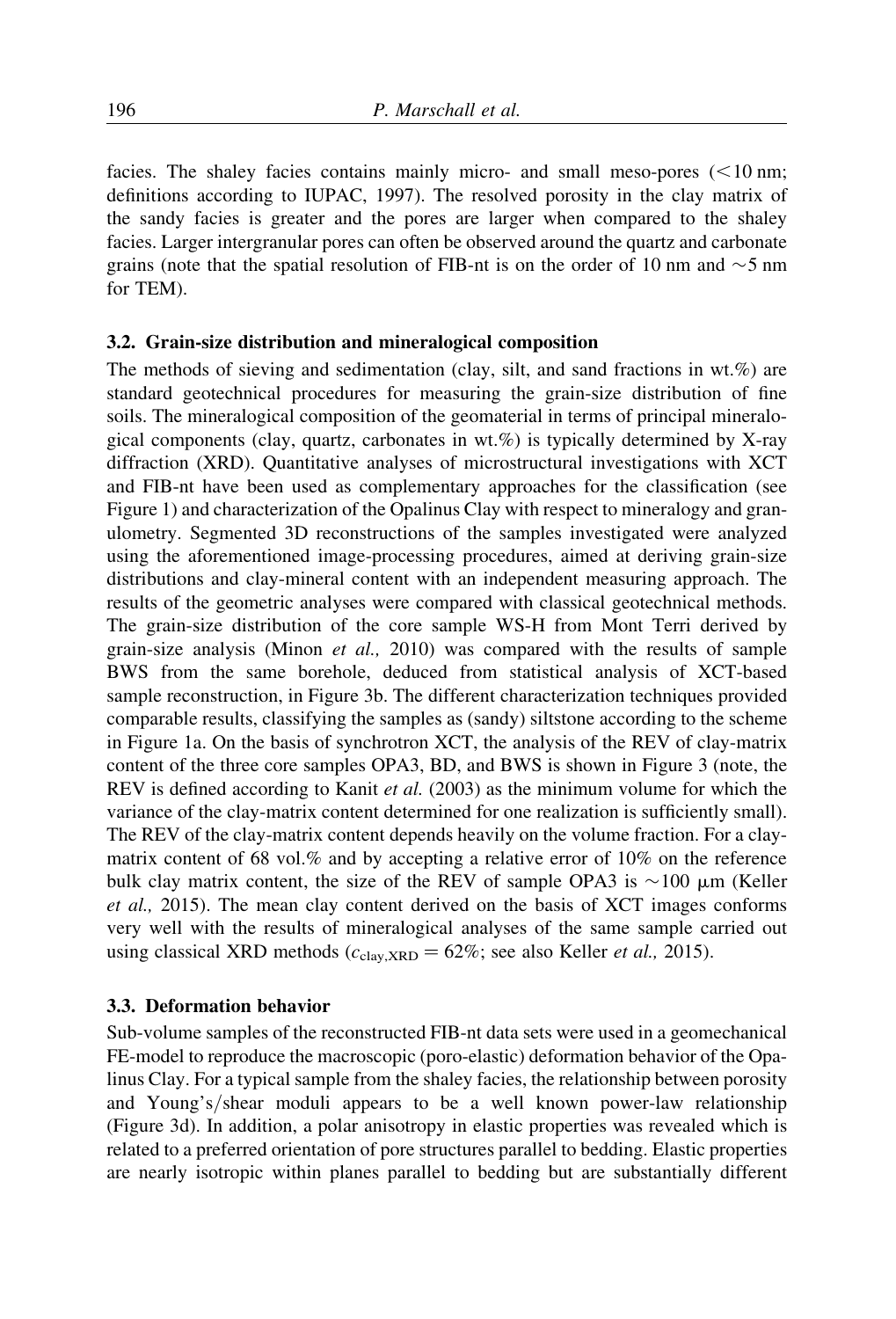perpendicular to bedding. In particular, with increasing porosity, the Young's modulus that accounts for stiffness perpendicular to bedding decreases much more when compared to those that account for stiffness within the bedding plane. Drainage of water from the pores enhances this effect as it reduces substantially the stiffness perpendicular to bedding.

With regarding to the application of a shear strain, the material also exhibits a different response when shear stress is applied in different directions. The shear modulus is greater when shear strain occurs due to forces acting on a plane perpendicular to bedding but is less when the shear plane is parallel to bedding. The effect of drainage on shear moduli is minor and does not increase by much the anisotropic response to shear strain. Drainage of water reduces substantially the two Poisson's ratios which measure the ratio between strain parallel and perpendicular to bedding.

The effects of pores on elastic properties were determined on the basis of small sample volumes; as a result, the question is raised regarding the finite size error related to the elastic constants determined. In other words, the question was tackled regarding the size of the REV of the elastic constants related to the clay matrix. Again, this question was answered using the statistical approach of Kanit *et al.* (2003). In the case of a cubic FIB-nt sample with an edge length of 2.8  $\mu$ m, an error of  $\sim 6\%$  was expected for a single realization. Note that in the case of several realizations, the error decreased substantially. When elastic properties are considered, the sample size related to FIB-nt is, therefore, apparently sufficient to provide relevant information.

### 4. Summary and conclusions

Statistical analyses of 3D digital reconstructions of FIB-nt and XCT data were conducted to estimate pore-size distribution, porosity, pore connectivity, and mineral content (clay fraction, quartz, carbonates) and the associated REVs of Opalinus Clay samples from different lithofacies. The results of this geometric analysis (drawing on image-processing procedures) compare well with classical geotechnical methods, based on mercury intrusion porosimetry, BET, and XRD. Modeling of effective elastic properties on the microscale using a finite element code provided insights into the effects of pore morphology and drainage on elastic properties. The model results revealed cross-anisotropic stiffness, which is related to preferred orientation of pore structures. This anisotropy of the pore space will probably contribute to the overall macroscopic cross-anisotropic stiffness. New insight regarding the drained/undrained poro-elastic behavior was gained, indicating that the spatial distribution and connectivity of the small mesopores (2–10 nm; IUPAC, 1997) are essentially controlling the macroscopic deformation behavior of indurated clays. This appears to be in line with Terzaghi's theory of adsorbed water films, postulating that the pore water in the small mesopores is not free but is weakly bound to the surfaces of the mineral aggregates (diffuse double layer). The water viscosity and effective water compressibility, therefore, start to deviate from the reference values of free water with significant impact on the drained deformation behavior of the material.